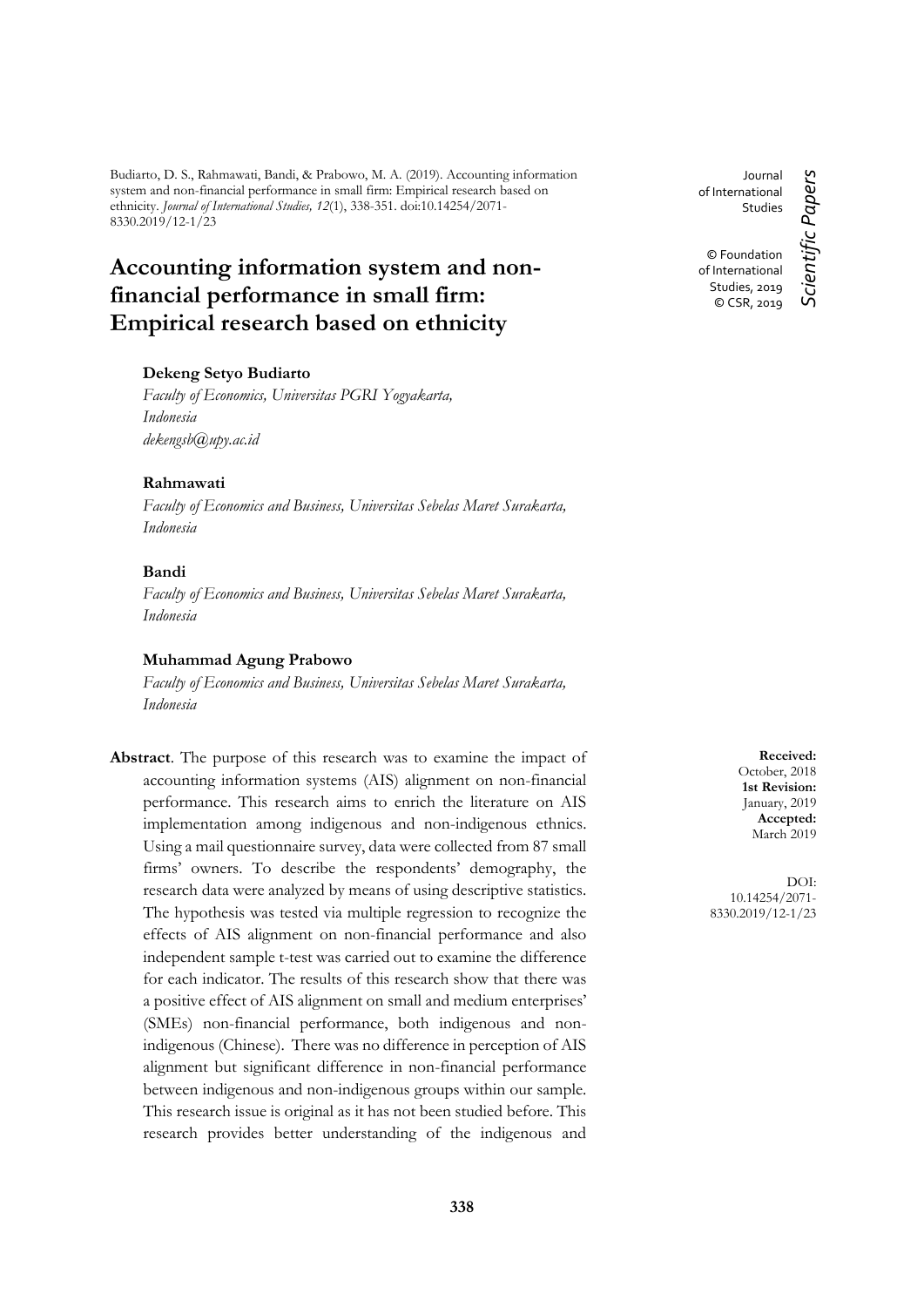Chinese ethnics' differences and attitudes when it comes to planning and utilizing information systems to achieve better performance.

**Keywords:** accounting information system, non-financial performance, ethnicity, small firm.

**JEL Classification:** M15

## **1. INTRODUCTION**

Research investigating different ethnic (indigenous and Chinese in particular) perspective on business are abundant (Bruton, Ahlstrom, & Wan, 2003; Dieleman, 2010; Dieleman & Sachs, 2008; Ismail & Zin, 2009; Lindsay, 2005; Yeung, 2006) while there is widespread acceptance that ethnics has its effect on culture and behavior of businesses (Ahlstrom, Chen, & Yeh, 2010; Child, 2002). In recent year, tens of millions of Chinese people in Southeast Asia have been engaged in a distinctive form of business and economic organization (Yeung, 2006). In Indonesia, despite being only 5% of the total population, the Chinese have a dominant role in developing domestic economy, social organization, and authority system (La Ode, 2010). The Chinese ethnics experience some barriers in politics, government, and education, but at the same time enjoy great opportunities in the economic field. According to some estimations, the Chinese are today controlling about 70% of Indonesia's economy (Noviasari & Untari, 2013).

Besides the economics field, mastering the technology is a big chance for Chinese ethnics as to what concerns developing and enlarging their businesses. Previous research states that information technology (IT) implementation depends on the culture/ethnics (Fakhrul Anwar & Wan Norhayate, 2011; Sajady, H., Dastgir, M. & Nejad, 2008). Culture is important for indigenous people who have a strong feeling towards self-determination. The indigenous people have affinity with the local natural environment and economic situation so they tend to take more efforts to make the local economic, social and environmental situation better (Lindsay, 2005). On the other hand, other researcher found that Chinese ethnic tends to be more adapted to business environment as such (Dieleman, 2010). Therefore, based on these findings above, it can be concluded that the cultural (ethnic) differences in perception will potentially effect the course of information technology implementation and its outcome (Dibrel, David, & Craig, 2008; Ismail & Zin, 2009; Lee & Lee, 2010).

SMEs are used as an object in this research because they often experience more need to adopt IT to achieve the expected performance (Lee, Kim, Choi, & Lee, 2009; Tuanmat & Smith, 2011). Accounting information systems (AIS) are tested in this research on SMEs since AIS is a part of IT (Grande, Estébanez, & Colomina, 2011). AIS plays an essential role in organizations as a provider of information used by management for strategic decision-making (Naranjo, 2004). AIS is important for SMEs performance as it helps small firms manage their business (Dibrel, David, & Craig, 2008; Ismail & King, 2006). Many studies have examined the use of AIS in the context of SMEs (Al-Eqab & Ismail, 2011; Amidu, Effah, & Abor, 2011; Budiarto, Prabowo, & Herawan, 2017; Budiarto et al., 2018; Grande et al., 2011; Ismail & King, 2005). However, very limited research has paid enough attention to the effect of AIS implementation on nonfinancial performance basing on the factor of ethnicity. The importance of this research is to know whether IT implementation by small business representatives Chinese ethnicity potentially gives a competitive advantage. The result of this research is essential to SMEs owners themselves, both indigenous and Chinese, in part of accounting information system requirements and when selecting the matching AIS processing capacity and increasing performance overall.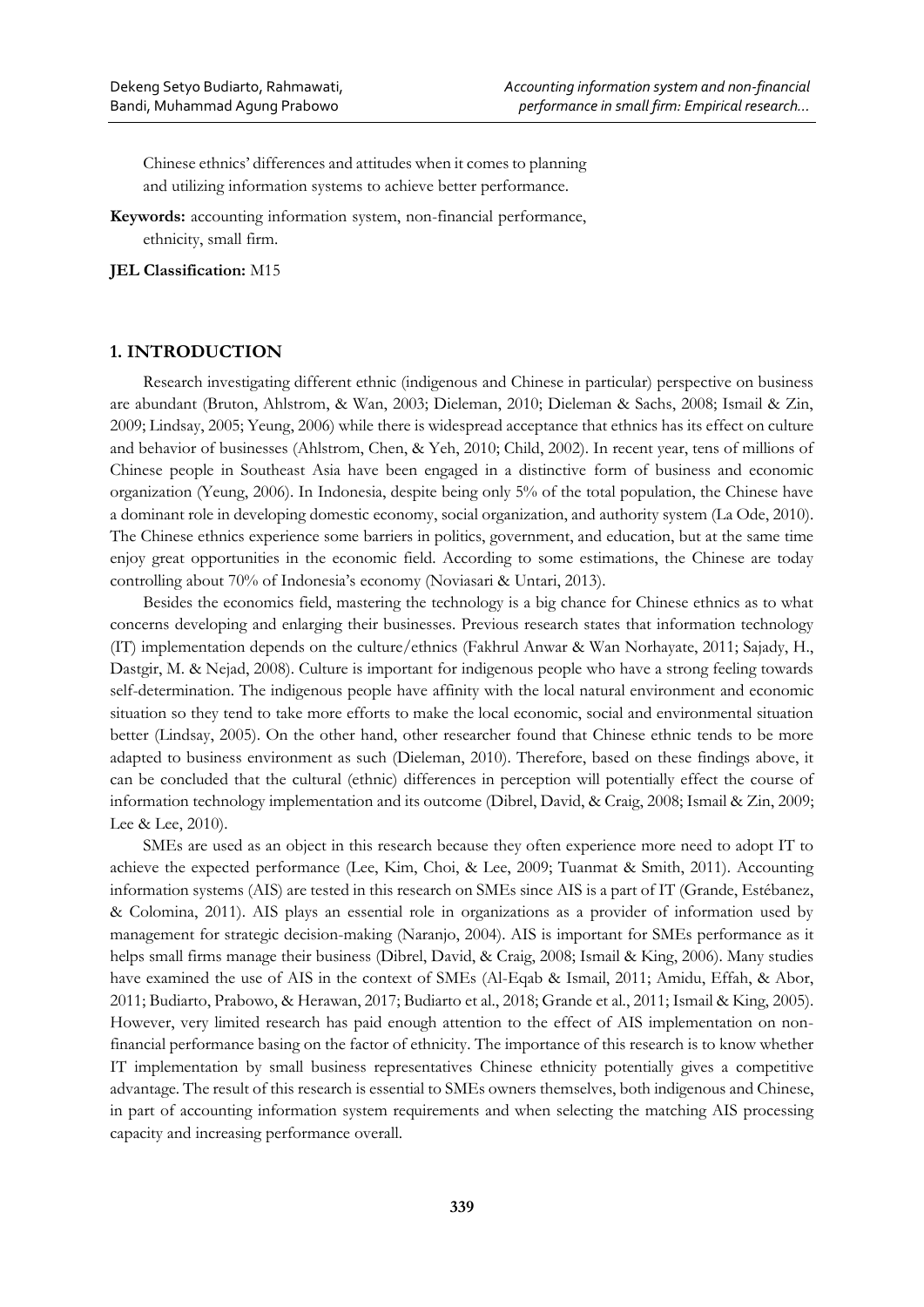This research was conducted in Yogyakarta since the Special Region of Yogyakarta (DIY) Governor Instruction No. K.898/I/A/1975 restricts land and property ownership for Chinese ethnics. According to the motivation theory, there is a difference in motivation between indigenous and Chinese ethnics because of differences in treatment. These differences mean, in simple terms, that Chinese ethnics need to work harder to achieve the goals in their life. Furthermore, Chinese ethnics often face a psychological condition called fraternal relative deprivation, a situation in which they feel that their inner group gets pressure from the outside groups that are dominating in the society in which they live (Schmitt, Maes, & Widaman, 2010). For this very reason this study will identify whether cultural differences affect the use of AIS in its relation to SME's non-financial performance. The relation between ethnicity and small firm performance is still an open empirical question, never studied before, to the best of our knowledge. The objective of this research is to explore the effect of AIS alignment on small firm performance taking into account the ethnicity factor.

The findings of this research contribute to literature on IT implementation and SMEs performance. This research provides better understanding of the indigenous people behavior in planning and utilizing information systems to achieve better performance. This study posits that SMEs owner will find an effective strategy by choosing a suitable AIS to face the competitive environment. It is also crucial for the government to develop and implement policies supporting IT development among the local SMEs.

## **2. RESEARCH MODEL**

The research model refers to the previous research (Ismail & King, 2005) that analyzes the relationship between AIS alignment and performance. The difference of this study with the previous one is the use of ethnic to test the effect of AIS alignment on non-financial performance. According to the information process theory developed by Galbraith, the fitness between information systems (AIS alignment) will be achieved if the need of information (AIS requirement) matches with the information capacity (AIS capacity). An interaction between AIS requirement and AIS capacity will shows an AIS alignment. The level of interaction shows in the multiplication between AIS requirement question items and AIS capacity question items. The higher the interaction score, the higher the AIS alignment level (high alignment). The high alignment will improve organizational performance (Ismail & King, 2006, 2014). The relationship between AIS requirement, AIS capacity, AIS alignment, and performance is present in Figure 1.





# **3. LITERATURE REVIEW AND HYPOTHESES DEVELOPMENT**

Ethnic is an aspect that can form culture in a society and affect business behavior (Haniffa & Cooke, 2002; Mohamed Yunos, Ismail, & Smith, 2012). Culture is "the collective programming of the mind which distinguishes the members of one group or category of people from another." Culture value/ethnic is very important because it will affect someone's lifestyle and behavior, including an owner of business (Hofstede, 2011). The owner of business will manage their company according to their principles and culture (Nazri,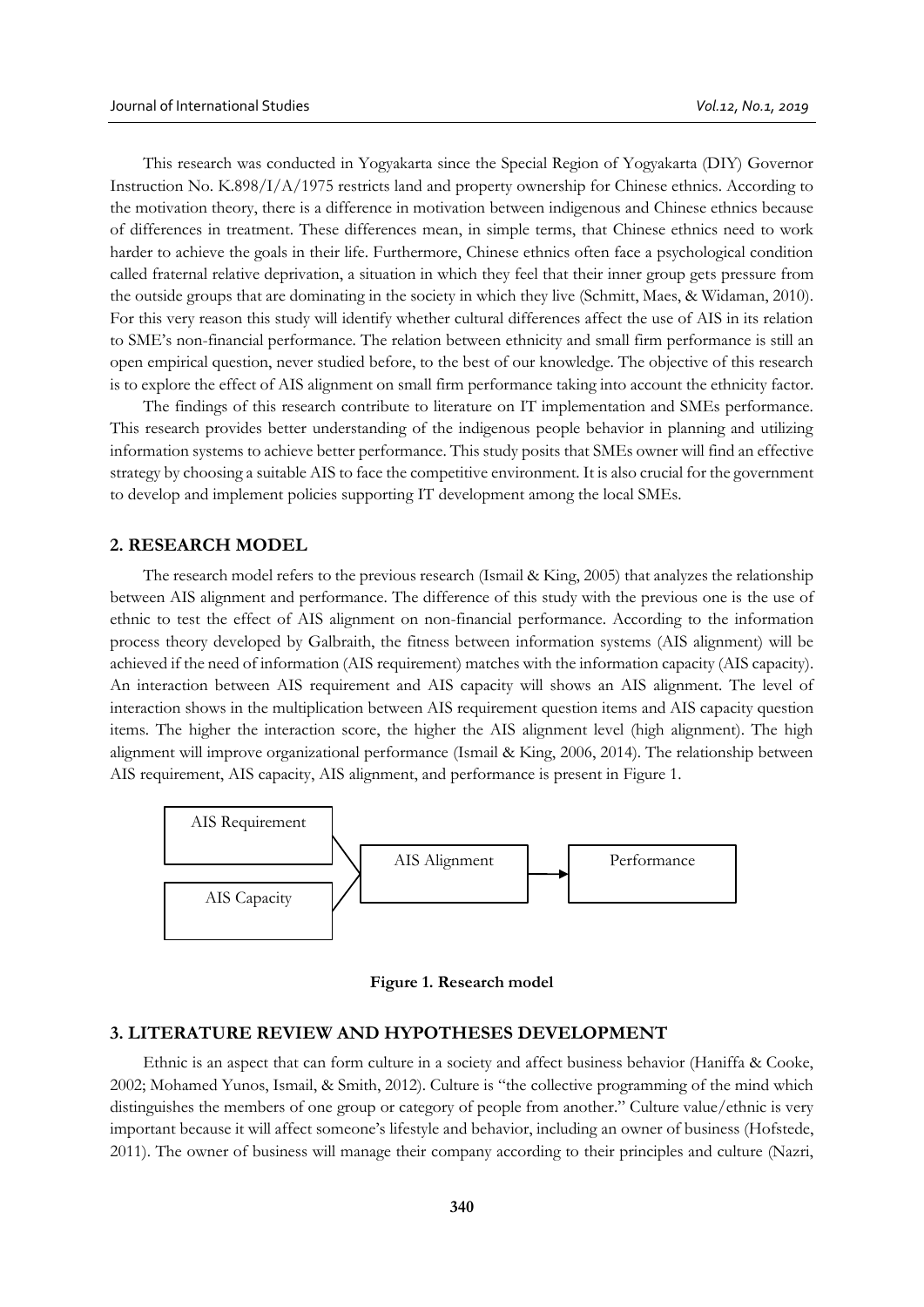Smith, & Ismail, 2012). The difference in ethnic may lead to the difference in company strategy because the non-indigenous people i.e. Chinese ethnic are tend to be more risk taker than indigenous people when making a decision (Mohamed Yunos et al., 2012).

Furthermore, many studies have documented that ethnic (both indigenous and non-indigenous) potentially associated with economic growth (Dieleman, 2010; Yeung, 2006; Yuli Zhang & Yang, 2006). However, the previous study found that economic growth, financial and capital for developing a Chinese's business are faster than indigenous's business (Fakhrul Anwar & Wan Norhayate, 2011; Yanfeng Zhang & Si, 2008). Moreover, the development of information technology in South East Asia has affected by Chinese ethnic (Yeung, 2006). Other studies support that most indigenous (Bumiputra) SMEs have lack of awareness in understanding the importance of information technology for run their business (Ismail & Zin, 2009).

An optimal implementation of IT possibly will manage the competitiveness of SMEs. Even though the size is small, it must assimilate with the use of IT (Estebanez, Grande, & Colomina, 2010). In an uncertain environment, many organizations make a considerable investment in technology information, which it can increase quality and productivity (Tuanmat & Smith, 2011). Some SMEs located in English were reporting higher performance when they use quality (Sousa, Aspinwall, & Rodrigues, 2006). The results of the previous study state that AIS compliance could be realized with the fitness between information capacity and information required. The availability data showed on the products manufactured will be related to the information on the sales, production level, and the profit obtained. Information on the supply will be referred to the information on the defected raw materials, so it can increase the non-financial performance of SME's (Budiarto, Prabowo, & Rahmawati, 2015).

The shortcomings of traditional management accounting and performance measurement systems have become painfully apparent in recent years (Jusoh, Ibrahim, & Zainuddin, 2008). It will challenges the organization to develop a consistent measurement for a long-term profitability (Kaplan & Norton, 2008; Kotane & Kuzmina-Melino, 2011). Non-financial performance is needed to support SMEs financial performance (Budiarto, 2014). It is expected that the measurement of non-financial performance will give a long-term impact on the SMEs continuity in the uncertainty business environment. Therefore, the use of AIS and the non-financial performance measurement as part of SMEs strategy in winning the competition is needed to be tested related to the culture/ethnic. Based on these previous findings, the hypothesis is proposed as follow:

*H1: there is a positive effect between AIS alignment on SMEs non-financial performance* 

Besides affecting business, culture/ethnic also affects the accounting development (Iskandar & Poujalali, 2000; Mohamed Yunos et al., 2012), including the technology development (H. H. Lee & Lee, 2010; Lopez, Hart, & Rampersad, 2007). The other finding shows that the indigenous ethnic in Malaysia faces difficulty in using accounting software which made the AIS implementation be less optimum (Ismail & Zin, 2009). Another research in the US, proves that the differences in ethnic affect the technology adoption, moreover for administrative of company strategic analysis purpose (Middleton & Byus, 2011). Non-Hispanic ethnic adopt the technology better than Hispanic. Thus, we may conclude that technology implementation depends on the ethnicity because each ethnic will have a different culture. Based on the result of the studies above, we propose the following hypothesis:

*H2: there is a different perception on AIS alignment between indigenous and Chinese ethnics*

The minority ethnic was developed rapidly and provided a significant contribution to the economic development in the US (Coleman, 2005). Coleman research shows that minority ethnic has higher company profitability than a white man, but without differences in the sales growth. Another research explains that technology utilization by immigrant ethnic can encourage the company to be more efficient, thus increasing the effectiveness of the strategy as well as improving profitability (Middleton & Byus, 2011). The other finding proves that company which managed by an indigenous ethnic in Malaysia have a good performance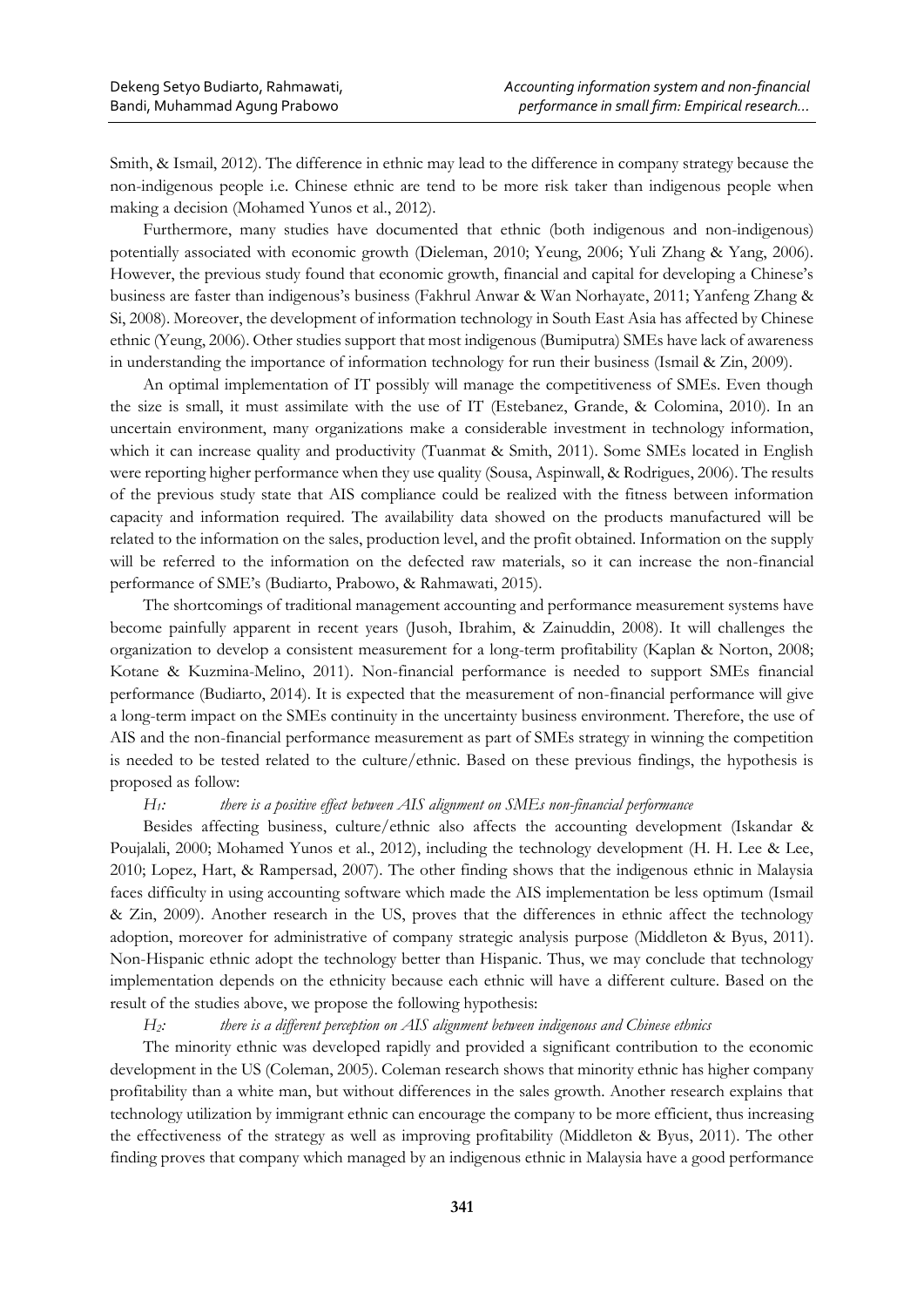(Fakhrul Anwar & Wan Norhayate, 2011). However, another result explains that when making a decision, non-indigenous is more risk taker than indigenous ethnic in Malaysia (Mohamed Yunos et al., 2012). Thus, we can conclude that the ethnic difference will lead to the difference of perception in strategic planning and organizational performance assessment. Based on the findings above, we propose the following hypothesis:

*H3: there is a different perception on non-financial performance between indigenous and Chinese ethnics*

## **4. RESEARCH METHOD**

This study uses a positive approach based on social reality and behavior including the use of information technology and performance. A positivist approach is related to quantitative research that use questionnaires to gather the data (Sharma & Bhagwat, 2006). This study also uses the information process theory proposed by Galbraith which explains that AIS alignment will improve performance (Stock & Tatikonda, 2000). Moreover, this study uses the fraternal relative deprivation theory to connect ethnicity with technology and small firm performance. The fraternal relative deprivation theory explains the feeling of unfairness felt by someone compared to others so it can encourages people to work better (Schmitt et al., 2010).

This research is conduct only on SMEs in retail area since the difference in types of business will affect on technology implementation and performance (Budiarto, 2014). Moreover, based on the results of the pre-survey test, the majority of SMEs which used IT are work in retail and services area. In the retail area, the non-financial performance will depends on the high service quality, although providing the high service quality will increase the cost. Even though, previous research states that non-financial performance measurement is more suitable for measuring the retail company's performance (Mishra & Vishwas, 2018).

The population of this research is all SMEs owner who use information technology in Yogyakarta. Before distribute the questionnaire, there was a pretest for academic, student research and SMEs owner to ensure that the certain degree of understanding can be reached by all of the respondent when answering the questions. The questionnaire were mailed to the SMEs owners with a covering letter and replied paid envelope. SMEs owner who has chosen as respondent is the owner who responsible for developing IT in their business and achieve better performance. Due to the result of mail questionnaire survey, there were 87 small firm owners submitting the data. To describe respondent demography, the research data were analyzed by using descriptive statistics. All of hypothesis were tested by analyzing the means of multiple regression to recognize the effects of AIS alignment on non-financial performance and independent sample t-test to examine the different for each indicator.

The respondents are spreading in five districts of Yogyakarta Province called Sleman, Bantul, Kulon Progo, Gunung Kidul, and the city of Yogyakarta. A non-probability (purposive) sampling technique is employed in this study. The selection of the sample based on the judgment of the appropriate characteristic or criteria required from the sample members. This technique suggests that the model allows the researcher to select a sample for a specific purpose, and will make the sample more representative (Zikmund, 2000). The criteria for choosing the samples are based on the Indonesian State legislation (UU no 20/2008) which states that SMEs are companies owned by individuals, have maximum turnover of 2.5 billion IDR, maximum net assets of 200 million IDR, with a number of employees between 5 and 19 for small firms and 20-99 for medium firms.

In this research, the moderation perspective measures alignment is using the fitness of AIS requirement and AIS capacity. The AIS alignment measured by multiplying the rating of AIS requirement items and AIS capacity items. In this case, the high alignment score will results from the high ratings of AIS requirement and AIS capacity. Otherwise, the low alignment score will results from the low rating of AIS requirements and AIS capacity items. In this study, each question of AIS requirement was measured using a four-point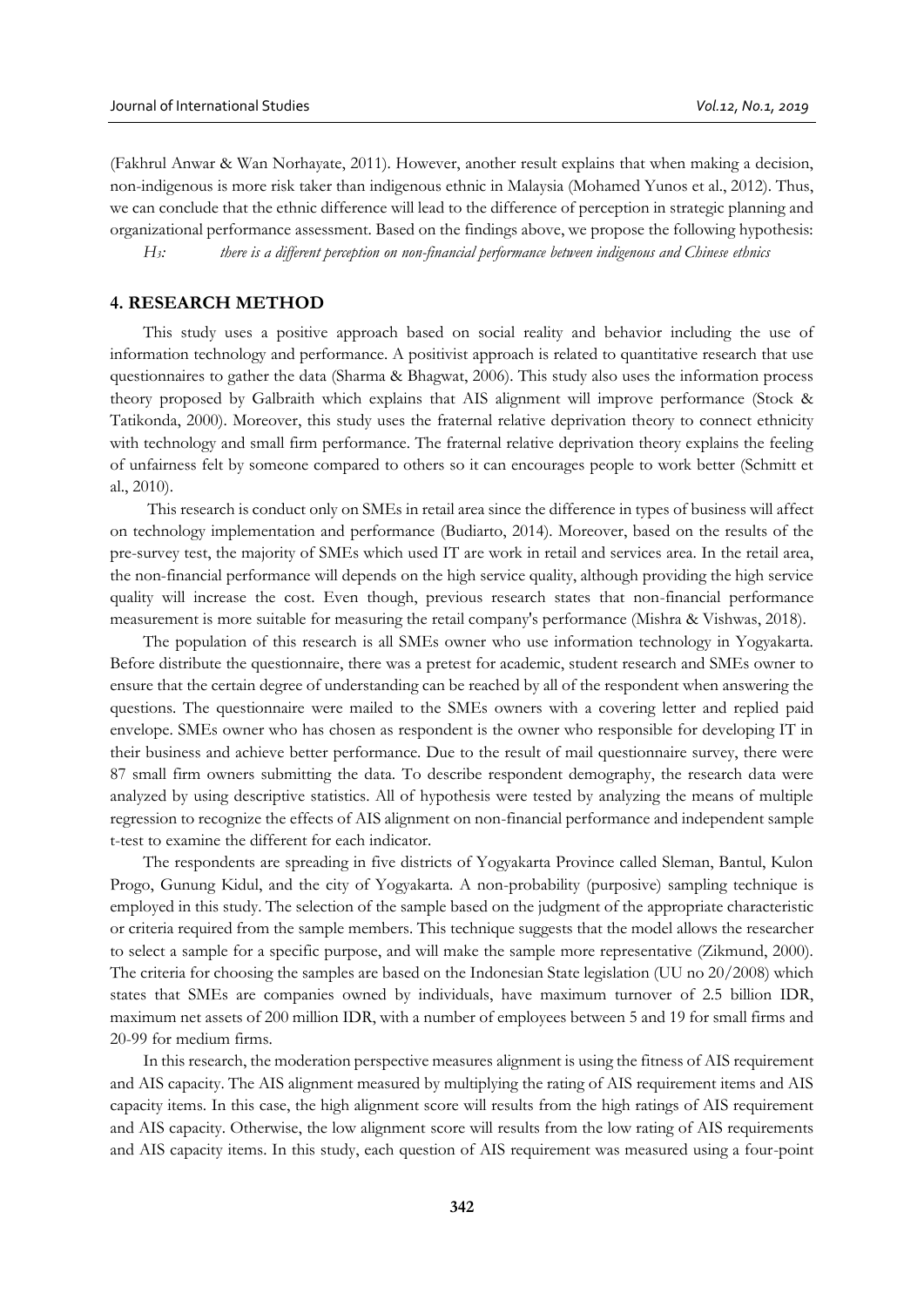scale (1= not important; 4= very important) while AIS capacity questions was measured using a four-point scale (1= not available; 4= extensively available). Firstly, the total questions are 19 items which developed by (Ismail & King, 2006). After doing the validity test, 7 items were dropped from the list ( $p$ > 0.05). It related to the firm division where mostly of which don't have any divisions in their business organization. The rest of 12 questions explain about: 1) future events; 2) non-economics information; 3) external information; 4) non-financial (production); 5) non-financial (market); 6) temporal report; 7) decisional models; 8) organizational effect; 9) speed of reporting; 10) automatic receipt; 11) frequency of reporting; 12) immediate reporting (Ismail & King, 2014).

Based on previous research, (Choe, 2002) the seven non-financial performance of information produced by AIS were specifically select. They are: 1) Incidences of product defects; 2) improvement of product quality; 3) rate of introduction of new products; 4) number of product returns; 5) Evaluation of the ability to calculate variations of the product; 6) length of cycle time from order to delivery; 7) measurement of machine utilization and downtime. The Respondents were asked to indicate on a four-point scale (1= no amount of information; 4= very large information).

# **5. RESULT**

All of the respondents of this study is are SMEs owners, who responsible in the development of information technology and technology to achieve organizational performance (Budiarto, 2014). The questionnaire was distributed to 300 SMEs owners. The survey generates 110 returning questionnaires, but only 87 questionnaires can be further analyzed (response rate of 22%), while the remaining questionnaires are incomplete.

Table 1

| Profile of respondent    | Indigenous | Non-indigenous | Percentage (%)   |
|--------------------------|------------|----------------|------------------|
| (1)                      | (2)        | (3)            | $\left(4\right)$ |
| Company age:             |            |                |                  |
| $<$ 5 year<br>1.         | 25         |                | 36.8             |
| 5-10 year<br>2.          | 20         | 12             | 36.8             |
| $> 10$ year<br>3.        | 9          | 14             | 26.4             |
| The number of employees: |            |                |                  |
| $< 10$ people<br>1.      | 34         | 11             | 51.7             |
| $10-50$ people<br>2.     | 20         | 22             | 48.3             |
| $> 50$ people<br>3.      |            |                | $\theta$         |
| Adoption level           |            |                |                  |
| Initiation<br>1.         | 44         | 26             | 80.5             |
| Diffusion<br>2.          | 7          | 4              | 12.6             |
| 3.<br>Integration        | 3          | 3              | 6.9              |
| Based on ethnics         |            |                |                  |
| 1.<br>Indigenous         | 54         |                | 62.1             |
| Non-indigenous<br>2.     |            | 33             | 37.9             |

Profile of respondent

The analysis generates the following respondent demography: 32 (36.8%) enterprises have been in operation less than 5 years; 32 (36.8%) enterprises for 5-10 years; 23 (26.4%) enterprises for more than 10 years. Forty-five (51.7%) enterprises have less than 10 employees; 42 (48.3%) have 10-50 employees. The majority of SMEs (80.5 %) are at the initiation level, and the remaining are in the diffusion level (12.6%), and integration level (6.9%). The majority of SMEs owner 54 (62.1%) are indigenous ethnics, and the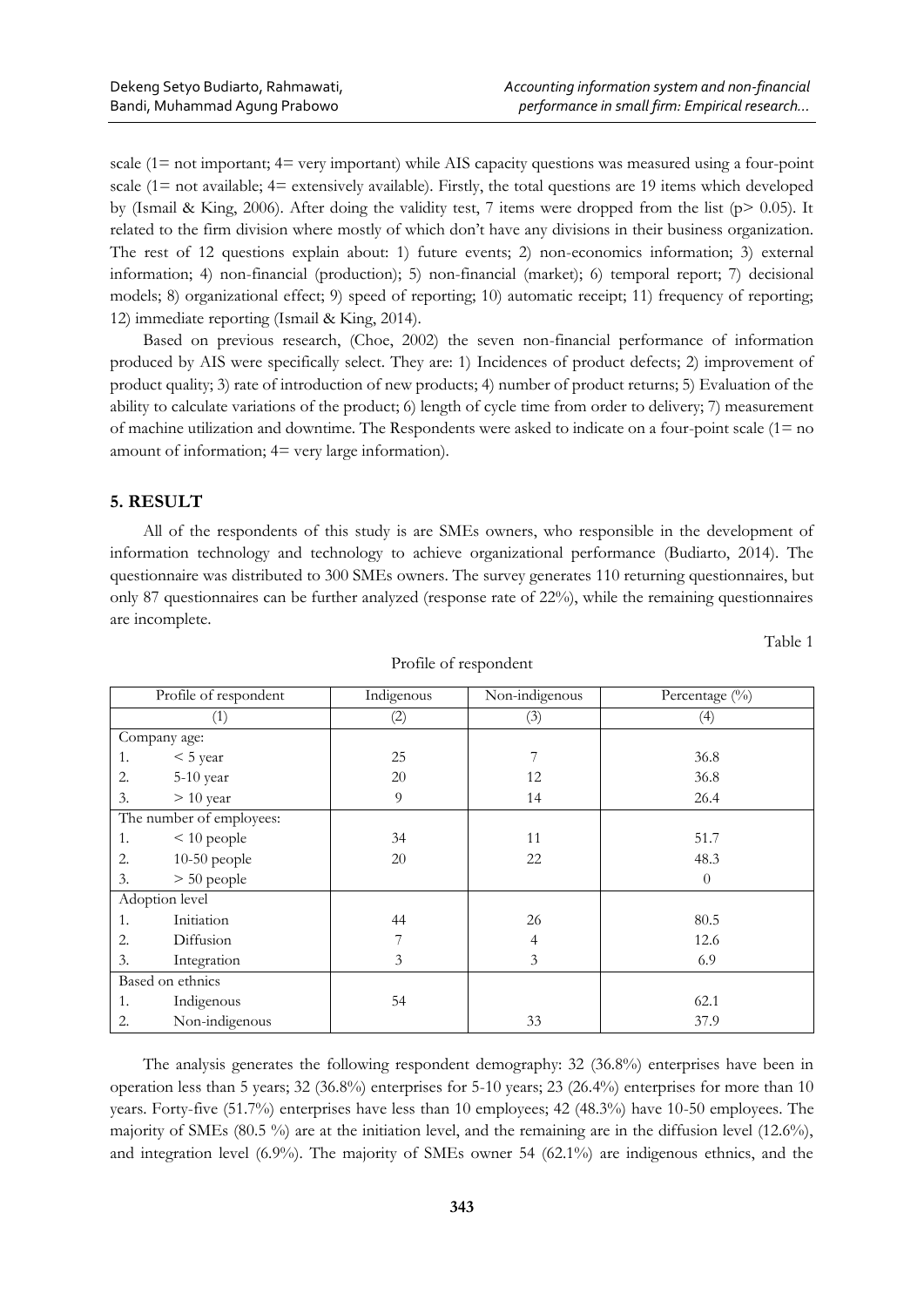remaining are Chinese ethnics 33 (37.9%). Based on the analysis of 87 questionnaires, the profile of the respondents are shown in Table 1. Based on the table, it can be explained that the variations of the nonindigenous sample from company age (more than 10 years) are 42% and 16% is indigenous. On the other hand, the variations of a non-indigenous sample from the number of employees (more than 10 employees) is 66% while only 37% indigenous.

#### **5.1. Verification of validity and reliability**

This research use product moment correlation to test the instrument validity (Table 2 & Table 3). The result of a validity test on AIS requirement, AIS capacity, and non-financial performance instrument is significant (p<0.05) therefore, it can be concluded that all instrument are valid. The reliability test (table 2 & table 3) showed that Cronbach's alpha value above 0.6 (AIS requirement: 0.758; AIS capacity: 0.824; Nonfinancial performance: 0.816). After validity and reliability test for all the instruments, this study was followed by hypotheses testing.

| Instrument                 | AIS requirement   | AIS capacity |  |  |
|----------------------------|-------------------|--------------|--|--|
| (1)                        | $\left( 2\right)$ | (3)          |  |  |
| Future event               | $0.457**$         | $0.543**$    |  |  |
| Non-economics information  | $0.498**$         | $0.561**$    |  |  |
| External information       | $0.431**$         | $0.502**$    |  |  |
| Non-financial (production) | $0.577**$         | $0.605**$    |  |  |
| Non-financial (market)     | $0.482**$         | $0.539**$    |  |  |
| Temporal report            | $0.482**$         | $0.554**$    |  |  |
| Decisional models          | $0.516**$         | $0.638**$    |  |  |
| Organizational effect      | $0.566**$         | $0.591**$    |  |  |
| Speed of reporting         | $0.462**$         | $0.551**$    |  |  |
| Automatic receipt          | $0.535**$         | $0.559**$    |  |  |
| Frequency of reporting     | $0.513**$         | $0.635**$    |  |  |
| Immediate reporting        | $0.498**$         | $0.586**$    |  |  |
| Cronbach's alpha           | 0.758             | 0.824        |  |  |

Validity and reliability testing

\*\* Significant level at  $p < 0.01$ 

This study employed regression analysis and 2 independent sample t-tests to test the hypothesis. Regression analysis is used to examine the effect of AIS alignment on non-financial performance based on ethnic. Independent sample t-test is used to test the different implementation of AIS based on ethnic.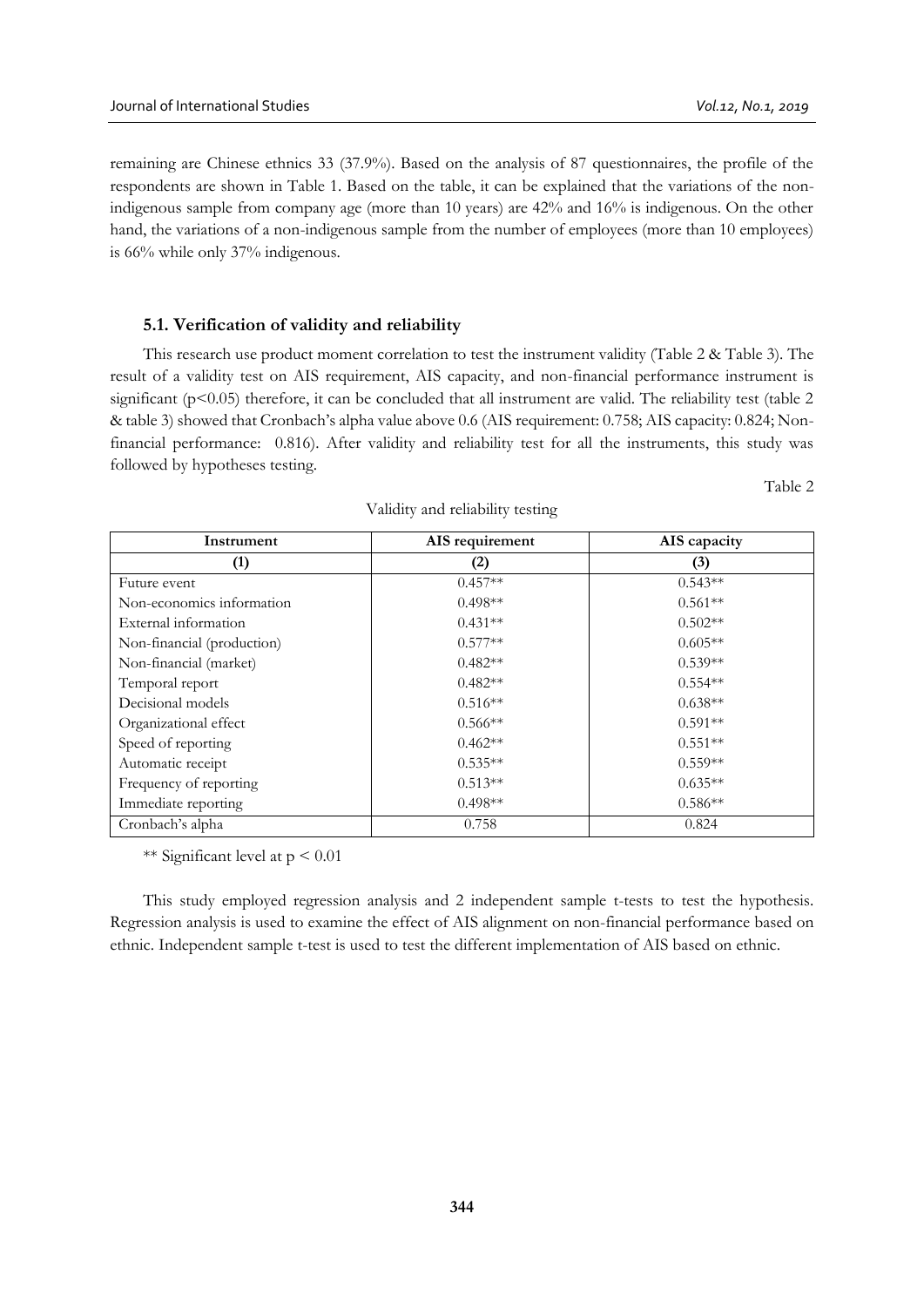| Instrument                                  | Non-financial performance |
|---------------------------------------------|---------------------------|
| $\bf{1)}$                                   | (2)                       |
| Incidences of product defects               | $0.730**$                 |
| Improvement of product quality              | $0.677**$                 |
| Number of the introduction of new products  | $0.641**$                 |
| Number of product returns                   | $0.747**$                 |
| Evaluation of the ability to calculating    | $0.735**$                 |
| variations of the product                   |                           |
| Length of cycle time from order to delivery | $0.692**$                 |
| On time delivery performance records        | $0.668**$                 |
| Cronbach' alpha                             | 0.816                     |

Validity and reliability testing

\*\* Significant level  $p \le 0.01$ 

## **5.2. Hypotheses testing**

The result shows that first equation and second equation were significantly at the 0.05 level (Table 4). It means that AIS alignment has a significant effect on non-financial performance, both in indigenous and Chinese ethnic model. The beta's coefficient score is 0.295 for first equation (indigenous) and 0.684 for second equation (Chinese ethnics). Both Chinese ethnic or indigenous have the same term on accounting information implementation and performance. The score of determination coefficient is 0.087 for first equation and 0.468 for second equation. It means that non-financial performance for Chinese ethnic is profoundly explained by AIS alignment (**H<sup>1</sup> supported**).

The independent sample t-test reported in Table 5 indicates that both indigenous and Chinese ethnic were significantly different at 0.207 level for AIS alignment. This result means that there is no significant difference between the Chinese ethnics with indigenous on the implementation of AIS (**H<sup>2</sup> rejected**). The testing result of non-financial performance variables shows a significance level of 0.016. It means that there is a significant difference between the indigenous and Chinese ethnic on non-financial performance measurement (**H<sup>3</sup> supported**).

Table 4

| Model          | Beta coefficient | <b>P</b> value | $\mathbf{R}^2$ | F value |
|----------------|------------------|----------------|----------------|---------|
|                | 4                |                | (4             | (5)     |
| Indigenous     | 9.295            | $0.030*$       | 0.087          | 4.966   |
| Non-indigenous | 0.684            | $0.000**$      | 0.468          | 27.226  |

Regression analysis between indigenous and non-indigenous

\* Significant level p < 0.05, \*\* Significant level p < 0.01

The mean score showed in Table 5 for AIS requirement (indigenous) is 3.11, and Chinese ethnic is 3.15, the mean score for AIS alignment (indigenous) is 10.18, and Chinese ethnic is 10.72. The mean score for AIS capacity (indigenous) is 3.23 and Chinese ethnic is 3.38, the mean score for non-financial performance variable (Chinese ethnic) is 3.39 and indigenous is 3.15. It means that Chinese ethnic has better perception than indigenous on AIS alignment and non-financial performance. High alignment score indicated by a high mean score for indigenous and non-indigenous.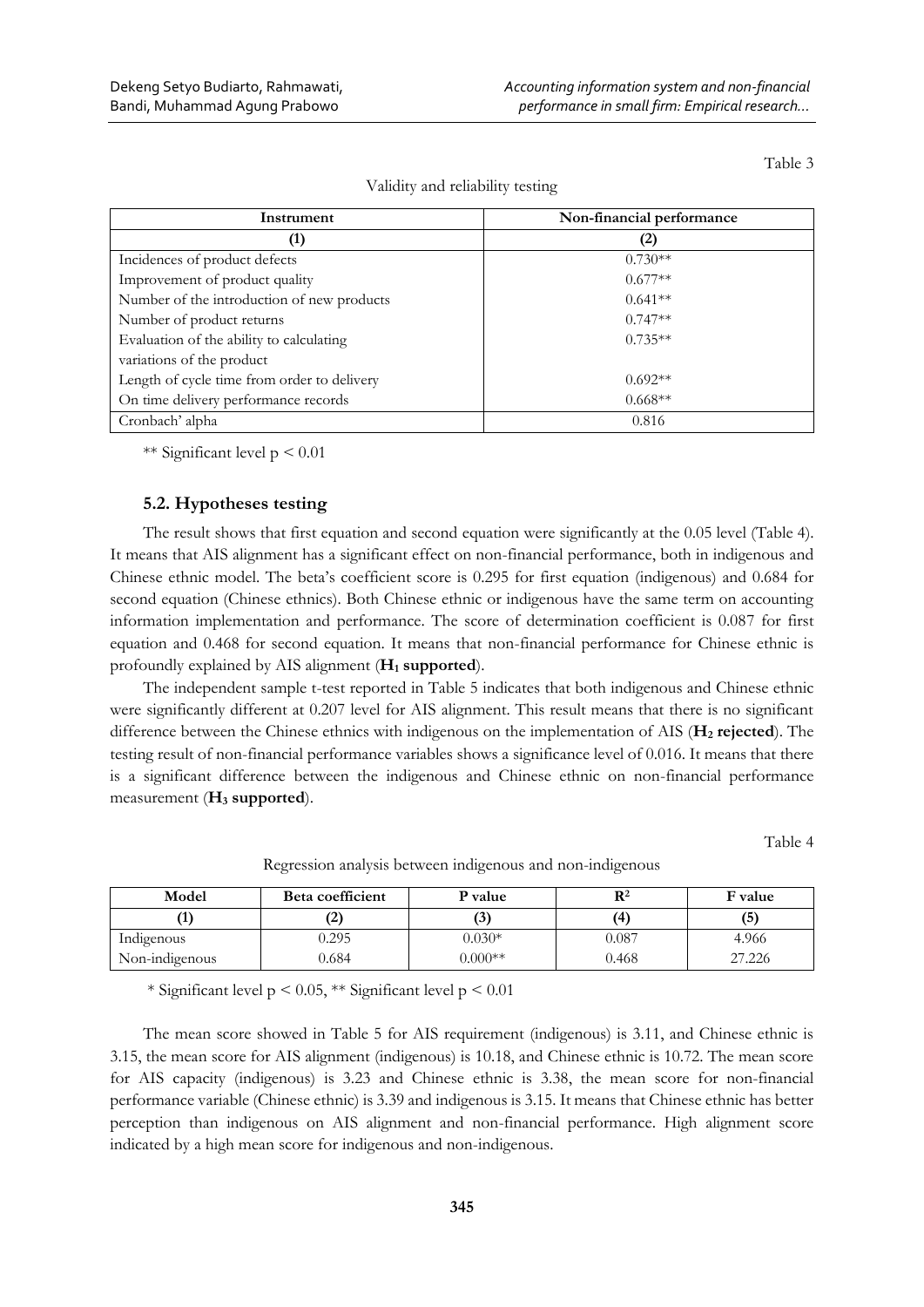| The anguinent and I four imaneial performance (maependent sample t test) |            |        |                |        |               |          |  |  |
|--------------------------------------------------------------------------|------------|--------|----------------|--------|---------------|----------|--|--|
| Variable                                                                 | Indigenous |        | Non-Indigenous |        | Lavene's test | P value  |  |  |
|                                                                          | Mean       | S Dev. | Mean           | S Dev. | (F. Prob.)    |          |  |  |
| 1. AIS Requirement                                                       | 3.11       | 0.349  | 3.15           | 0.370  | 0.600         | 0.561    |  |  |
| 2. AIS Capacity                                                          | 3.23       | 0.388  | 3.38           | 0.354  | 0.595         | 0.068    |  |  |
| 3. AIS alignment                                                         | 10.18      | 1.917  | 10.72          | 1.890  | 0.977         | 0.207    |  |  |
| 4. Non-financial                                                         | 3.15       | 0.458  | 3.39           | 0.448  | 0.473         | $0.016*$ |  |  |
| performance                                                              |            |        |                |        |               |          |  |  |

AIS alignment and Non-financial performance (independent sample t test)

\* Significant level p < 0.05

Table 6

| AIS alignment items           | Indigenous |        | Non-Indigenous |        | Lavene's test      | P value  |
|-------------------------------|------------|--------|----------------|--------|--------------------|----------|
|                               | Mean       | S Dev. | Mean           | S Dev. | $(F \text{prob.})$ |          |
| 1. Future events              | 8.28       | 3.92   | 10.36          | 3.64   | 0.853              | $0.015*$ |
| 2. Non-economics information  | 9.67       | 3.52   | 10.21          | 3.12   | 0.436              | 0.467    |
| 3. External information       | 8.78       | 3.64   | 10.73          | 3.34   | 0.878              | $0.015*$ |
| 4. Non-financial (production) | 9.80       | 2.86   | 9.48           | 2.97   | 0.548              | 0.629    |
| 5. Non-financial (market)     | 9.35       | 3.43   | 11.24          | 2.93   | 0.367              | $0.010*$ |
| 6. Temporal report            | 10.78      | 3.38   | 10.24          | 3.58   | 0.783              | 0.485    |
| 7. Decisional models          | 11.09      | 2.47   | 10.97          | 2.72   | 0.460              | 0.829    |
| 8. Organizational effect      | 10.74      | 4.07   | 11.12          | 3.96   | 0.956              | 0.670    |
| 9. Speed of reporting         | 10.89      | 3.17   | 10.24          | 3.58   | 0.423              | 0.382    |
| 10. Automatic receipt         | 10.78      | 3.42   | 10.85          | 3.64   | 0.583              | 0.928    |
| 11. Frequency of reporting    | 11.20      | 2.44   | 10.97          | 2.72   | 0.353              | 0.679    |
| 12. Immediate reporting       | 10.85      | 3.69   | 12.21          | 2.82   | $0.018*$           | 0.057    |

AIS alignment indicators (independent sample t test)

\* Significant level  $p < 0.05$ 

Details of the statistical analysis for all of AIS alignment indicators are presented in **table 6**. The result shows that 9 indicators have a significant level above 0.05, while 3 indicators have significant at 0.05 level. The result shows a high mean score for the future event (10.36), non-economics information (10.21), external information (10.73), non-financial market (11.24), organizational effect (11.12), automatic receipt (10.85) and immediate reporting (12.21) for Chinese ethnic. However, other indicators show high mean score such as non-financial production (9.80), temporal report (10.78), decisional models (11.09), a speed of reporting (10.89) and frequency of reporting (11.20) for indigenous. Overall, the high mean score in 10 measurement items (> 9.00) show that is fit between the AIS requirement with AIS capacity (high alignment).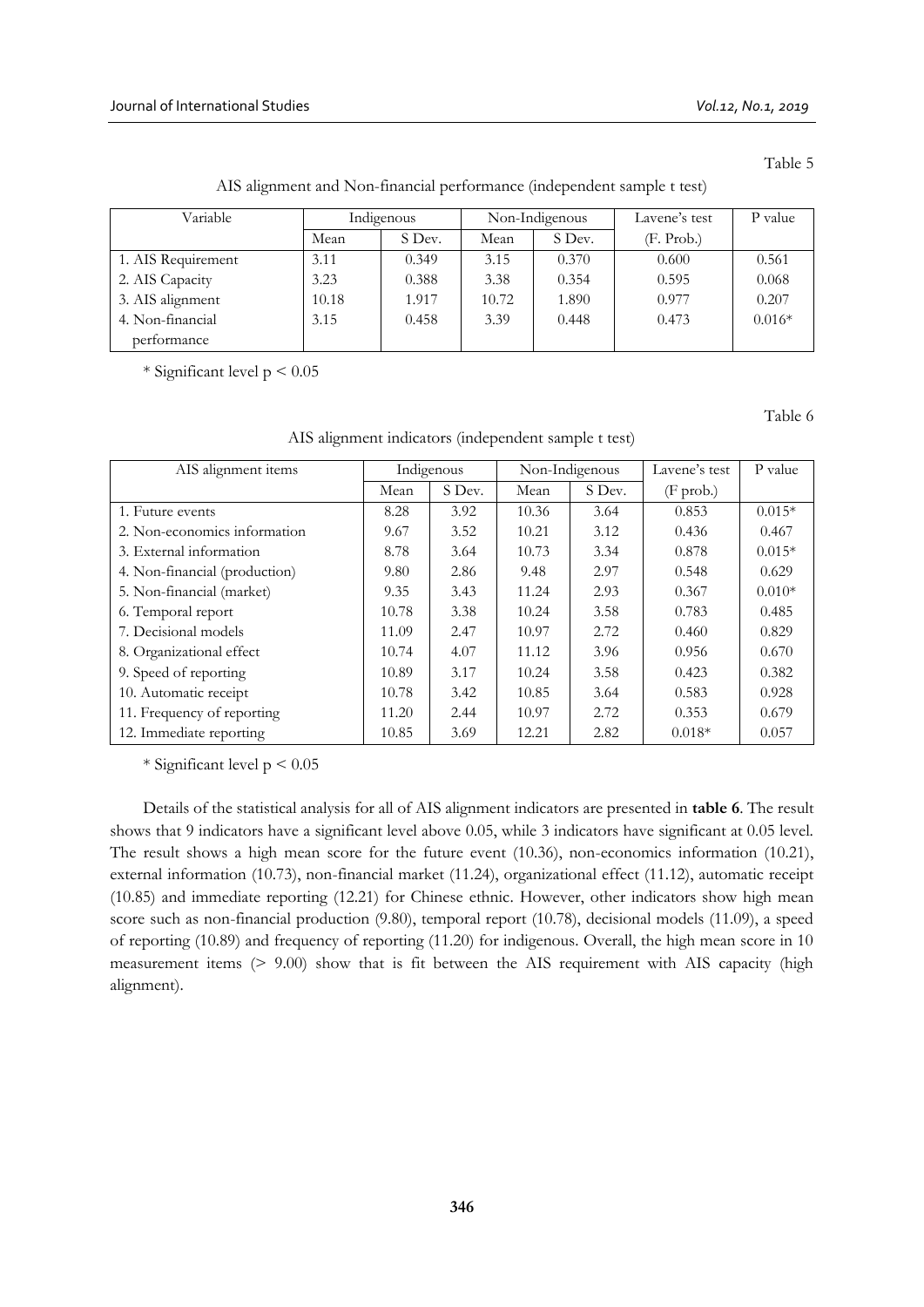| Non-financial performance                                                 | Indigenous |           | Non-indigenous |           | Lavene's test | P value  |
|---------------------------------------------------------------------------|------------|-----------|----------------|-----------|---------------|----------|
| items                                                                     | Mean       | Std. Dev. | Mean           | Std. Dev. | (F. Prob.)    |          |
| 1. Incidences of product                                                  | 3.39       | 0.529     | 3.48           | 0.619     | 0.159         | 0.444    |
| defects                                                                   |            |           |                |           |               |          |
| 2. Improvement of product<br>quality                                      | 2.91       | 0.734     | 3.27           | 0.761     | 0.336         | $0.029*$ |
| 3. A rate of introduction of new<br>products                              | 3.06       | 0.738     | 3.48           | 0.508     | 0.470         | $0.004*$ |
| 4. Number of product returns                                              | 3.37       | 0.525     | 3.42           | 0.561     | 0.391         | 0.652    |
| 5. Evaluation of the ability to<br>calculate variations of the<br>product | 3.37       | 0.525     | 3.42           | 0.561     | 0.391         | 0.652    |
| 6. Length of cycle time from<br>order to delivery                         | 2.89       | 0.634     | 3.30           | 0.728     | 0.054         | $0.006*$ |
| 7. On time delivery<br>performance record                                 | 3.06       | 0.656     | 3.36           | 0.549     | 0.591         | $0.027*$ |

Non-financial performance indicators (independent sample t test)

 $*$  Significant level  $p < 0.05$ 

The result of the independent sample t-test for all non-financial performance indicators is presented in Table 7. The result indicates that four indicators (improvement of product quality, a rate of introduction of new product, length of cycle time from order to delivery and on-time delivery performance record) have significant level < 0.05. It means that there are significant differences between indigenous and Chinese ethnic for non-financial performance perception. The result shows a high mean score for all indicators of product defects (3.48), a rate of introduction of the new product (3.48), length of cycle time from order to delivery (3.30), On time delivery performance record (3.36) for Chinese ethnic. However, other indicators show the high mean score on the improvement of product quality (2.91), the number of product return (3.37), and evaluation of the ability to calculate variations of the product (3.37 - high mean score for all Chinese indicators) for indigenous. Significant different on the rate of introduction of new product indicate that Chinese ethnic has a better perception of the external process.

#### **6. CONCLUSION AND DISCUSSION**

The testing of hypothesis shows that 1) there is a significant effect between AIS alignment on nonfinancial performance both Indigenous and non-indigenous; 2) there is no significant difference between the indigenous and Chinese ethnic in the implementation of IT; 3) there is significant difference between the indigenous and Chinese ethnic in non-financial performance measurement. The regression coefficient of non-indigenous is 0.468 which bigger than indigenous. It means that non-financial performance variation statistically for non-indigenous is higher than indigenous one. Even though, it must be tested deeper to support the fraternal relative deprivation theory (Noviasari & Untari, 2013; Schmitt et al., 2010) which states that a person who is in a minority environment will demonstrate their abilities better than the person in a majority group. It also supports that the limitations owned by Chinese ethnic make them motivated to work harder.

Based on the results of the means test, the AIS alignment indicator indicates that the 5 indicators (indigenous) are higher than 7 indicators on Chinese ethnic. The indicators that have a higher mean score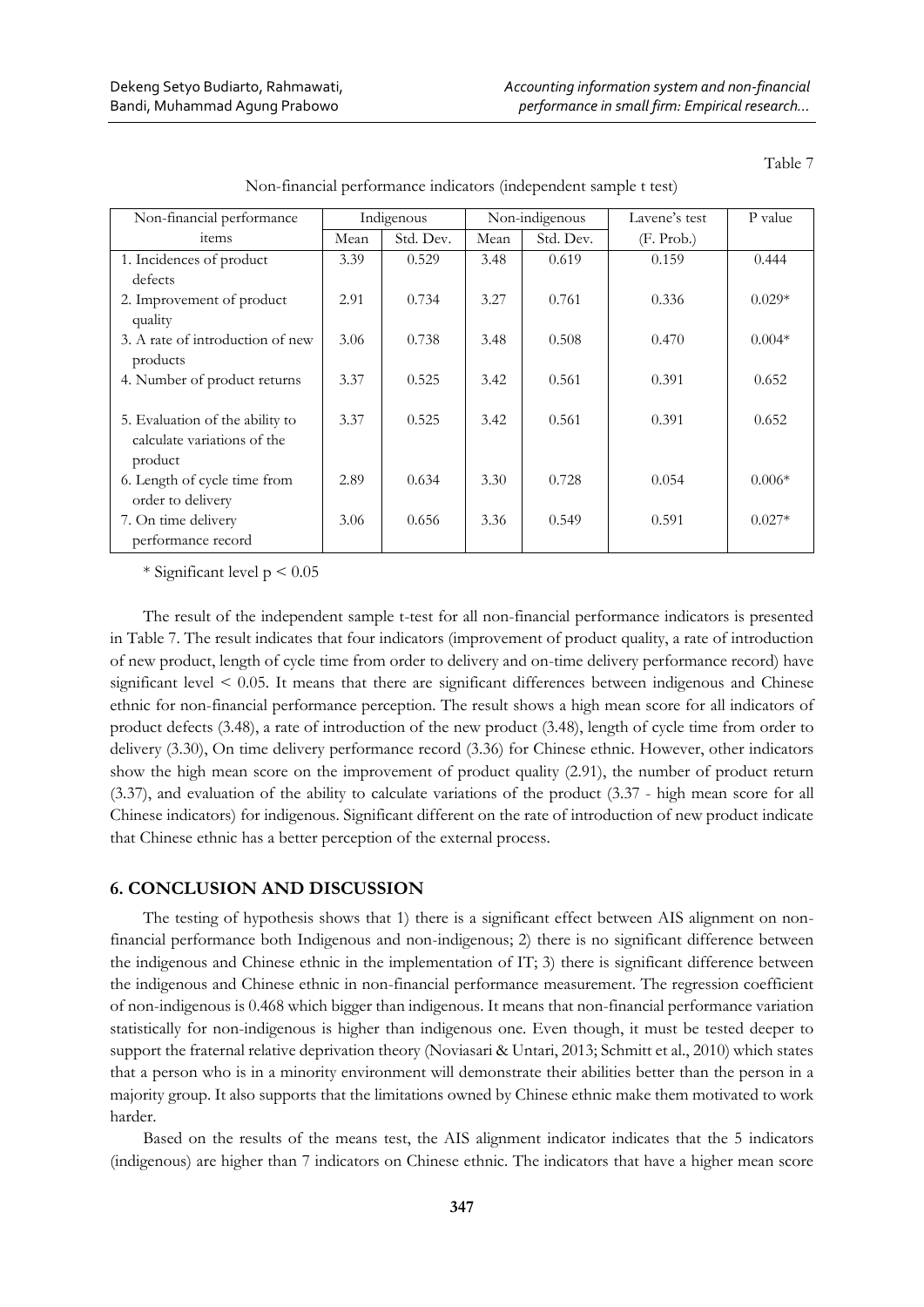for indigenous related to the information such as non-financial (production), temporal report, decisional models, a speed of reporting, and frequency of reporting. Significant differences between indigenous and non-indigenous shown in the 3 indicators are a future event, external information and non-financial market. The indicators that have a high mean score (AIS requirement) for the Chinese ethnic such as future events, non-economics information, external information, non-financial (market), automatic receipt, immediate reporting. The analysis result is supported by information from SMEs owner so that, it can be explained that the indigenous perception of the information related to internal conditions of the organization is better than the Chinese ethnic. Indigenous more emphasis on the company's internal processes so that the need for AIS requirement and AIS capacity related to internal processes are higher than one. However, the Chinese ethnic perceptions regarding to external information of the firm are better than the indigenous. The threat of the competitors is crucial factors that concern in IT implementation for Chinese ethnic. The strategic of Chinese ethnic will tend to be aligned with the external business environment (Dieleman, 2010).

There is a significant difference between indigenous and non-indigenous on non-financial indicators. These results support the previous findings of the AIS alignment indicators that non-indigenous are needs more information related to external parties. Based on the test of mean to the non-financial indicators show that the 4 indicators on indigenous has higher mean value (significant < 0.05) than Chinese ethnic. The result shows that the external information such as; on-time delivery performance record and speed of delivery orders are the focused of Chinese ethnic. Following the previous testing of the AIS alignment and non-financial indicator, it can be concluded that the indigenous are focused on the internal factors (reporting) whereas the Chinese ethnic are focus on external factors. The differences in non-financial performance are probably due to sample variation in the number of employees and age of the company. Based on previous findings that the company's age and the number of adequate human resources are potentially improves company performance (Ezzi, Azouzi, & Jarboui, 2016; Ismail & King, 2014; Uwizeyemungu, Poba-Nzaou, & St-Pierre, 2015).

#### **7. LIMITATION**

It is important to note that this study has many limitations, which can be addressed in future research. The first limitation related to the sample bias that might ruin the generalization of the findings. The sample was selected from retail SMEs cannot be generalized to all SMEs, so it makes a potential difference in the type of business in accounting information practice. The second limitation of this study relates to the definition of the SMEs itself. While it is generally accepted that the number of the employee will affects information systems implementation, a better technological function will be achieved with more employees (Ismail & King, 2006). The third limitation, this study was based on a survey. This approach has a limitation because it captures a situation or an event at a specific point of time. Future research can employ a qualitative method such as case study to further understand the AIS alignment process. Fourthly, this study examines the relationship between AIS alignment and non-financial performance. Future research can employ another measurement (both financial and non-financial) and explore the contingency theory to explain the relationship between all of the variables (Budiarto et al., 2015). This study does not describe the educational level of SMEs owners, so it needs to be analyzed in future research. The active positive learning is beneficial in gaining insights into managerial competencies, and supporting the managerial performance (Rice, Martin, & Rathnappulige, 2009; Segon & Booth, 2012). The results show that IT implementations are a focus on external factors (product oriented). It challenges for future research since the previous study which states that product-oriented is moderate level IT alignment (Hussin, King, & Cragg, 2002).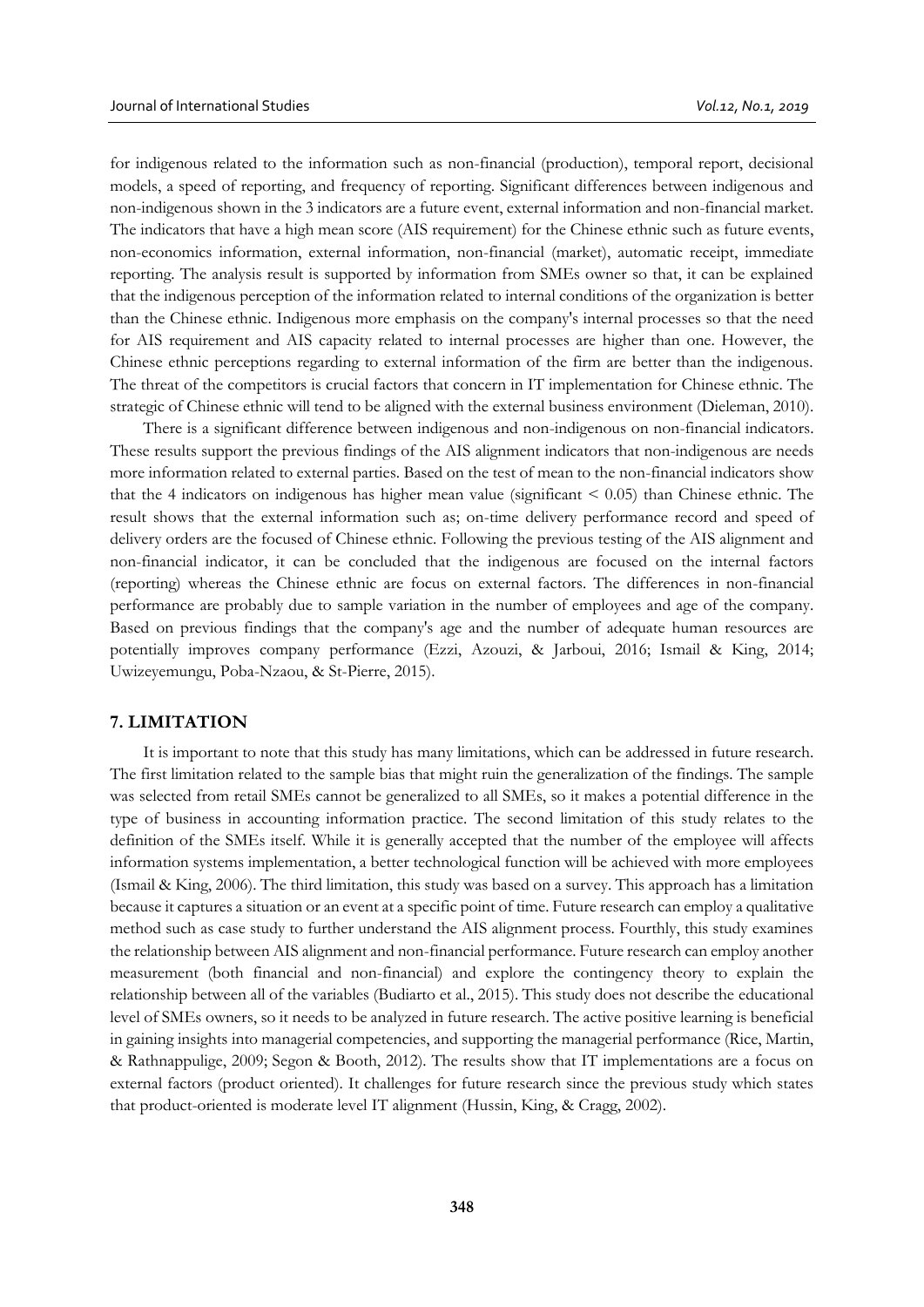## **REFERENCES**

- Ahlstrom, D., Chen, S. J., & Yeh, K. S. (2010). Managing in ethnic Chinese communities: Culture, institutions, and context. *Asia Pacific Journal of Management*, *27*(3), 341–354. https://doi.org/10.1007/s10490-010-9218-4
- Al-Eqab, M., & Ismail, N. (2011). Contingency Factors and Accounting Information System Design in Jordanian Companies. *IBIMA Business Review*, (December 2013), 1–13. https://doi.org/10.5171/2011.166128
- Amidu, M., Effah, J., & Abor, J. Y. (2011). E-Accounting Practices among Small and Medium Enterprises in Ghana. *Journal of Management Policy and Practice*, *12*(4), 146–155.
- Bruton, G. D., Ahlstrom, D., & Wan, J. C. C. (2003). Turnaround in East Asian firms: Evidence from ethnic Overseas Chinese communities. *Strategic Management Journal*, *24*(6), 519–540. https://doi.org/10.1002/smj.312
- Budiarto, D. S. (2014). Accounting information system (AIS) alignment and Non-financial performance in small firms. *International Journal of Computer Networks*, *6*(2), 15–25. https://doi.org/10.1007/978-3-319-95165-2\_27
- Budiarto, D. S., Prabowo, M. A., & Herawan, T. (2017). An integrated information system to support supply chain management & amp; Performance in SMEs. *Journal of Industrial Engineering and Management*, *10*(2Special Issue). https://doi.org/10.3926/jiem.2180
- Budiarto, D. S., Prabowo, M. A., & Rahmawati. (2015). Accounting information systems alignment and SMEs Performance : A Literature Review. *International Journal of Management and Social Sciences*, *4*(2), 58–70.
- Budiarto, D. S., Rahmawati, Prabowo, M. A., Bandi, Djajanto, L., Widodo, K. P., & Herawan, T. (2018). *Accounting information system (ais) alignment and non-financial performance in small firm: a contingency perspective*. *Lecture Notes in Computer Science (including subseries Lecture Notes in Artificial Intelligence and Lecture Notes in Bioinformatics)* (Vol. 10961 LNCS). https://doi.org/10.1007/978-3-319-95165-2\_27
- Child, J. (2002). *Theorizing about organization cross-nationally: part2-toward a synthesis*. Warner, M. and Joynt, P.(eds): Managing Across Cultures: Issues and Perspectives.
- Choe, J. M. (2002). The organisational learning effects of management accounting information under advanced manufacturing technology. *European Journal of Information Systems*, *11*(2), 142–158. https://doi.org/10.1057/palgrave/ejis/3000424
- Coleman, S. (2005). The impact of human capital measures on firm performance: Acomparison by gender, race and ethnicity. *The Journal of Entrepreneurial Finance*, *10*(2), 38–56.
- Dibrel, C., David, P. S. & Craig, J. (2008). Fueling innovation through information technology in SMEs. *Journal of Small Business Management*, *46*(2), 203–218.
- Dieleman, M. (2010). Shock-imprinting: External shocks and ethnic Chinese business groups in Indonesia. *Asia Pacific Journal of Management*, *27*(3), 481–502. https://doi.org/10.1007/s10490-009-9154-3
- Dieleman, M., & Sachs, W. M. (2008). Coevolution of institutions and corporations in emerging economies: How the Salim Group morphed into an institution of Suharto's crony regime. *Journal of Management Studies*, *45*(7), 1274– 1300. https://doi.org/10.1111/j.1467-6486.2008.00793.x
- Estebanez, R. P., Grande, U., & Colomina, C. M. (2010). Information technology implementation: Evidence in Spanish SMEs. *International Journal of Accounting & Information Management*, *18*(1), 39–57. https://doi.org/10.1108/18347641011023270
- Ezzi, F., Azouzi, M. A., & Jarboui, A. (2016). Financial Performance Indicators of Tunisian Companies: Decision Tree Analysis. *Researchers World*, *7*(1), 99. https://doi.org/10.18843/rwjasc/v7i1(1)/11
- Fakhrul Anwar, Z., & Wan Norhayate, W. D. (2011). Indigenous ("Bumiputera") Malay entrepreneurs in Malaysia: government supports, entrepreneurial orientation and firms performances. *International Business and Management*, *2*(1), 86–99. https://doi.org/10.3968/j.ibm.1923842820110201.020
- Grande, E. U., Estébanez, R. P., & Colomina, C. M. (2011). The impact of accounting information systems (AIS) on performance measure: empirical evidence in Spanish SMEs. *The International Journal of Digital Accounting Research*, *11*(June 2010), 25–43. https://doi.org/10.4192/1577-8517-v11
- Haniffa, R. M., & Cooke, T. E. (2002). European Commission » Internal Market » General policy framework, *38*(3), 317–349. https://doi.org/10.1111/1467-6281.00112
- Hofstede, G. (2011). Dimensionalizing cultures: The Hofstede model in context. *Online Readings in Psychology and Culture*, *2*(1), 1–26. https://doi.org/10.9707/2307-0919.1014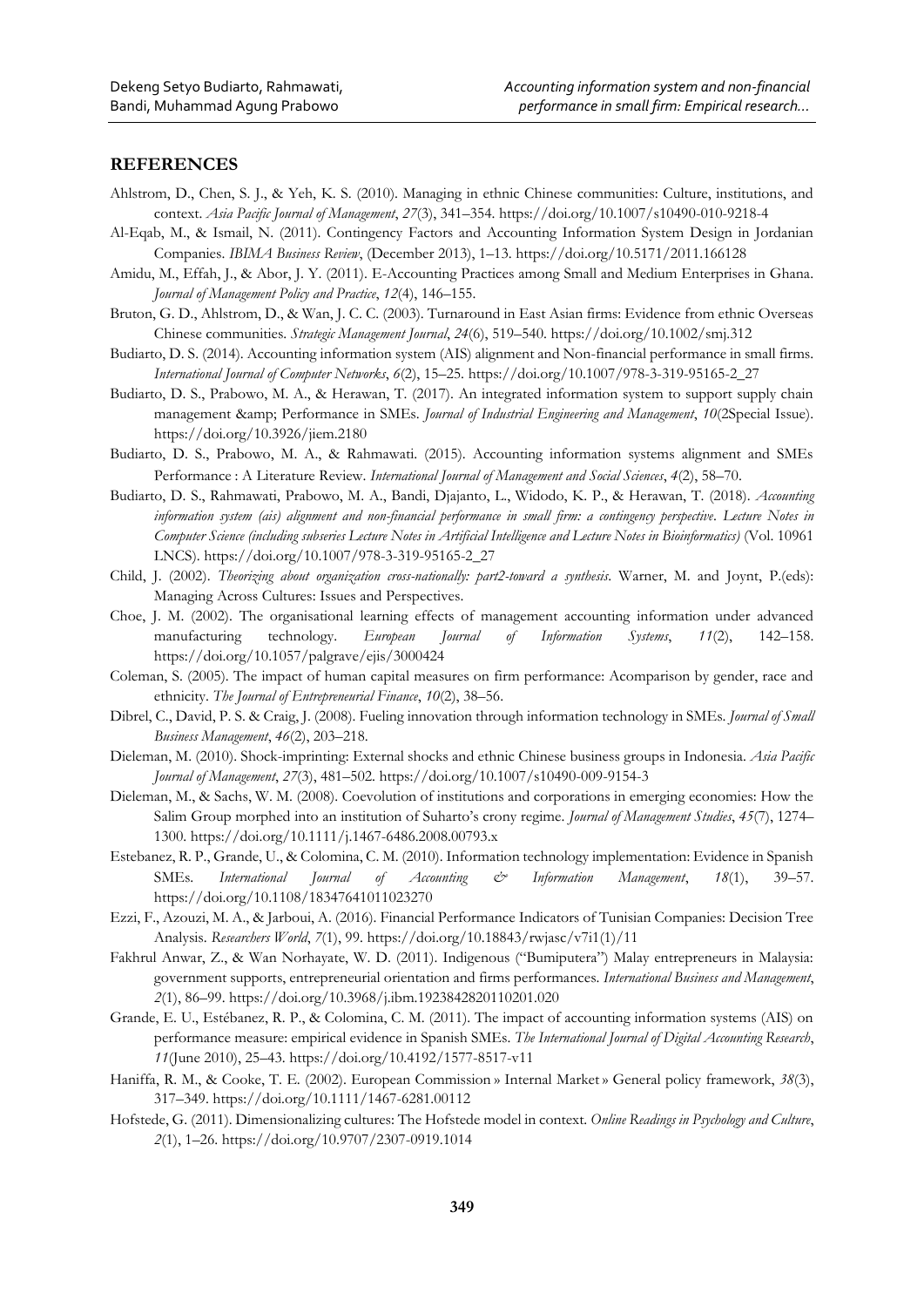- Hussin, H., King, M., & Cragg, P. (2002). IT alignment in small firms. *European Journal of Information Systems*, *11*(2), 108– 127. https://doi.org/10.1057/palgrave/ejis/3000422
- Iskandar, T. M., & Poujalali, H. (2000). Asian Review of Accounting Article information : *Asian Review of Accounting*, *8*(2), 126–147. https://doi.org/10.1108/eb060732
- Ismail, N. A., & King, M. (2005). Firm performance and AIS alignment in Malaysian SMEs. *International Journal of Accounting Information Systems*, *6*(4), 241–259. https://doi.org/10.1016/j.accinf.2005.09.001
- Ismail, N. A., & King, M. (2006). The Alignment of Accounting and Information Systems in SMEs in Malaysia. Journal of Global Information Technology Management, 9(3), p. 24-42., 24–43.
- Ismail, N. A., & King, M. (2014). Journal of information systems and small business. *Journal of Information Systems and Small Business*, *1*(1–2), 1–20. Retrieved from https://ojs.deakin.edu.au/index.php/jissb/article/view/1
- Ismail, N. A., & Zin, R. M. (2009). Usage of Accounting Information among Malaysian Bumiputra Small and Medium Non-Manufacturing Firms. *Creating Global Economies through Innovation and Knowledge Management: Theory & Practice*, *2009*, 372–377. https://doi.org/10.1016/j.jpcs.2013.12.013
- Jusoh, R., Ibrahim, D. N., & Zainuddin, Y. (2008). Selection approach to assessing the alignment between business strategy and use of multiple performance measures in Malaysian manufacturing firm. *Asian Journal of Business and Accounting*, *1*(1), 67–92. https://doi.org/10.1007/BF00515453
- Kaplan, R. S., & Norton, D. P. (2008). *Putting the balanced scorecard to work* (Havard Bus).
- Kotane, I., & Kuzmina-Melino, I. (2011). Non-financial indicators for evaluation of business activity. *European Integration Studies*, (5), 213–219. https://doi.org/10.5755/j01.eis.0.5.1099
- La Ode, M. D. (2010). *Etnis Cina Indonesia dalam politik*. Universitas Indonesia.
- Lee, H. H., & Lee, S. E. (2010). Internet vs mobile services: Comparisons of gender and ethnicity. *Journal of Research in Interactive Marketing*, *4*(4), 346–375. https://doi.org/10.1108/17505931011092835
- Lee, S. M., Kim, J., Choi, Y., & Lee, S. G. (2009). Effects of IT knowledge and media selection on operational performance of small firms. *Small Business Economics*, *32*(3), 241–257. https://doi.org/10.1007/s11187-007- 9095-5
- Lindsay, N. J. (2005). Toward A Cultural Model of Indigenous Entrepreneurial Attitude. *Academy of Marketing Science Review*, *2005*(05), 17. https://doi.org/10.1016/j.jpeds.2017.02.072
- Lopez, J., Hart, L. K., & Rampersad, A. (2007). Ethnicity and customer satisfaction in the financial services sector. *Managing Service Quality*, *17*(3), 259–274. https://doi.org/10.1108/09604520710744290
- Middleton, K. L., & Byus, K. (2011). Information and communications technology adoption and use in small and medium businesses: The influence of Hispanic ethnicity. *Management Research Review*, *34*(1), 98–110. https://doi.org/10.1108/01409171111096496
- Mishra, A., & Vishwas, R. (2018). Retail shopper empowerment: A consumer-centric measure for store performance. *IIMB Management Review*. https://doi.org/10.1016/j.iimb.2018.08.006
- Mohamed Yunos, R., Ismail, Z., & Smith, M. (2012). Ethnicity and accounting conservatism: Malaysian evidence. *Asian Review of Accounting*, *20*(1), 34–57. https://doi.org/10.1108/13217341211224718
- Naranjo. (2004). The Role of Sophisticated Accounting System in Strategy Management. *The International Journal of Digital Accounting Research*, *4*(October), 125–144. https://doi.org/10.4192/1577-8517-v4\_5
- Nazri, S. N. F. S. M., Smith, M., & Ismail, Z. (2012). The impact of ethnicity on auditor choice: Malaysian evidence. *Asian Review of Accounting*, *20*(3), 198–221. https://doi.org/10.1108/13217341211263265
- Noviasari, W., & Untari, S. (2013). Perbedaan deprivasi relatif fraternal antara etnis China dan etnis Jawa. *Talenta Psikologi*, *II*(1), 63–84.
- Rice, J., Martin, N., & Rathnappulige, S. (2009). Managerial business qualifications, organizational performance and managerial behavior - Evidence from Australia. *Problems and Perspectives in Management*, *7*(4), 75–78.
- Sajady, H., Dastgir, M. & Nejad, H. H. (2008). Evaluation of the effectiveness of accounting information systems. *International Journal of Information Science and Technology*, *6*(2), 49–56.
- Schmitt, M., Maes, J., & Widaman, K. (2010). Longitudinal effects of egoistic and fraternal relative deprivation on wellbeing and protest. *International Journal of Psychology*, *45*(2), 122–130. https://doi.org/10.1080/00207590903165067